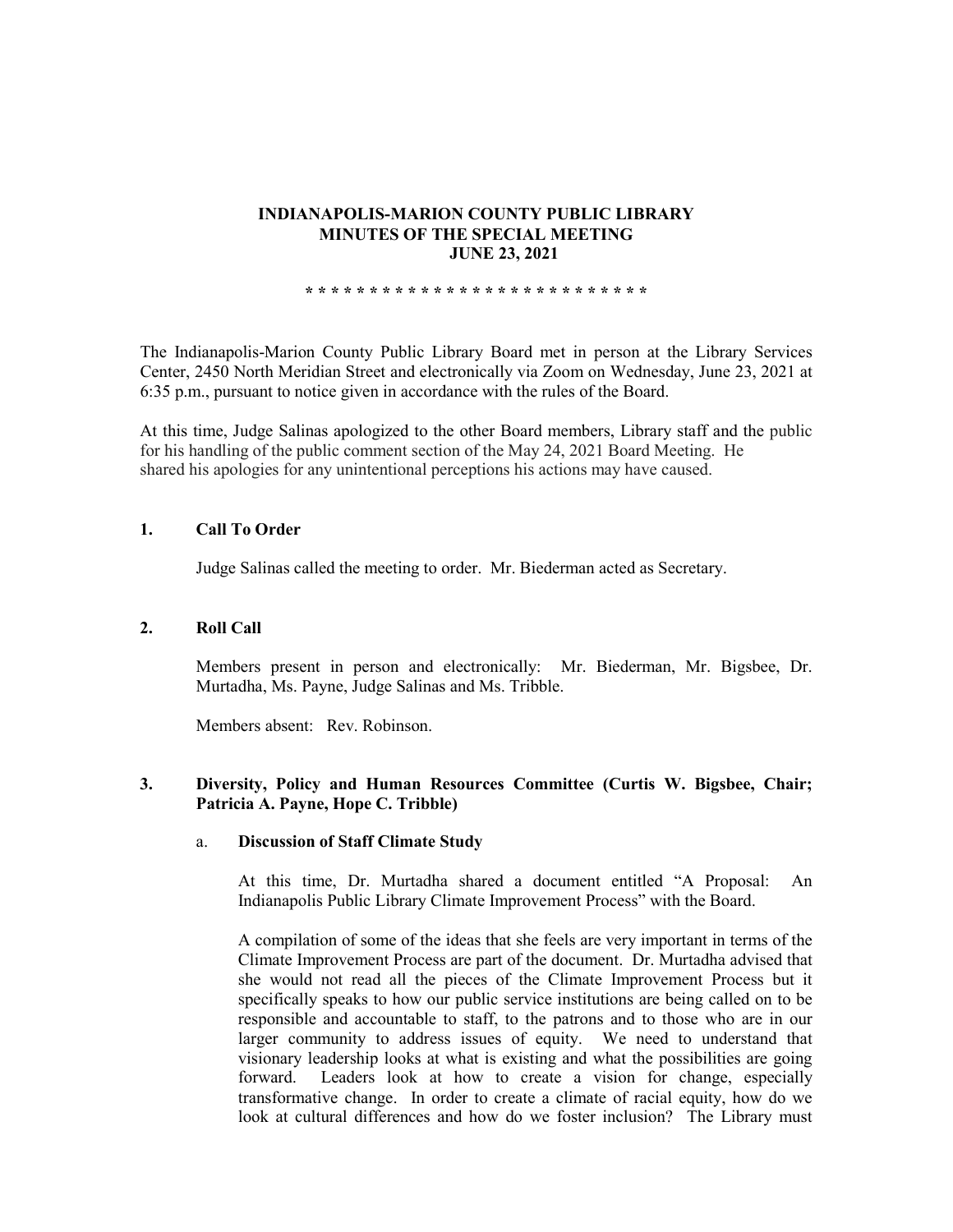assess the entire infrastructure, including leadership, decision making processes, and raise questions about our mission, but also look at this as a depth of meaning opportunity and not a one-time shot.

She then referenced the third paragraph of the document, noting that it is intentional, it is strategic, it is collaborative, it is transparent and it's a coordinated effort. It is so important that we think through how we make a commitment to racial equity that's just not a statement. There should be plans moving forward and that it's taken up from one position where we are and ready to move forward.

There is a commitment in the Library's Strategic Plan from the Equity Council, the leadership from the Board and the CEO. She asked where is the "teeth" in this? The teeth means that you are also trying to effect change. It means action steps and those action steps are ones that work for you.

She asked her class at IUPUI to compile the dimensions of a Climate Improvement Process. They talked about several aspects. We want to look at goal focus because in a healthy place there is a healthy climate. That's what a Climate Study pays attention to. The health, the feel of the organization when you're a part of it. Goals are defined as appropriate, achievable and well-accepted by diverse organizational members. She speaks to that not only in the terms of our staff but the patrons and the community as well. There is an issue of morale. Feelings of well-being and satisfaction are expressed. People express being happy at being in this healthy organization. They are pleased with being in it. There is also a component about the demographic make-up of the administrators. Promotions at the Library are a commitment to racial equity that is part of the ongoing conversations that must be had.

Dr. Murtadha advised that she didn't wish to read all the different dimensions of the Proposal but one of the most important ones has to deal with Number 4 -- Optimal Power Equalization. The balance among organizational members that ensures that no one party can coerce and corrupt other members. Healthy organizations demonstrate a relatively low degree of informal influence-seeking behavior by their members. People should be able to express and speak to the issues that are most important in regard to minorities having a voice but also being able to speak to the importance of cohesiveness.

Problem-Solving Adequacy (Number 9 in the Proposal) addresses the maintenance of strategies for sensing problems. Paying attention to the techniques that deal with an organizational crisis in a rational fashion. A healthy organization has problems, all organizations do, but it has established ways of dealing with things are transparent and ethical. What does it mean to come from a space of ethics? An ethic of caring, ethic of speaking to engagement with the community, the ethic of justice and most importantly, the ethic of critique. That means that you raise questions and in that critique, you consider how racial or ethnic assumptions, biases, prejudgments, attitudes come into play in hiring situations, and seek out opportunities to disrupt them. These are not just words that come out of this. This is in the literature that is dealing with leadership. It's in the literature for organizational change. It's in the literature for climate.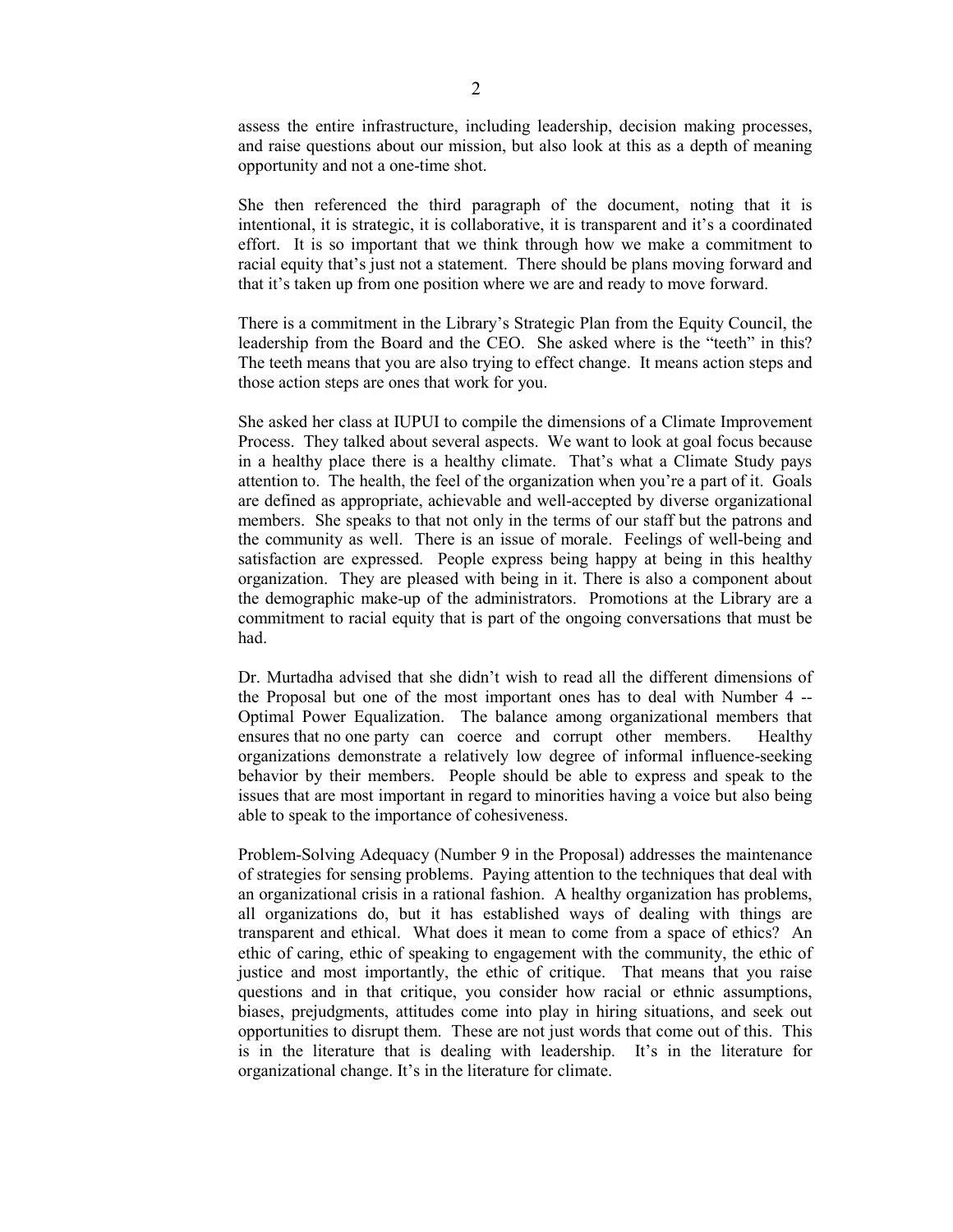The next portion of the Proposal she discussed was the "Premises" of the Climate Study.

She wanted to make certain that we approach this in terms of both quantitative and qualitative data. Qualitative data helps to develop deeper understanding. It helps to develop what is normally not on a survey document. Questions need to be asked. We talked about what racial equity looks like at our Library, both in the past and as we go forward. What does a socially just, racially equitable organization look like? What does it feel like? Part of that is so important because we know that the Library staff is really important in helping to make these decisions. She commended the Library staff for thinking through how we might actually effect change. There are many great people on this Library staff and many of them are committed to making changes.

How do we address the issues of capacity building to effect change and to bring it about in a way that offers opportunity for more people with diverse and different opinions and ideas to come to the table and feel like they can speak.

Community stakeholders is another important part. This is a public serving institution and how do we make certain that community partners can speak? We should be cognizant of things that can be shared at a public meeting.

We understand that there are different "feels" of an organization's climate. There are climates where they feel open – people can come and speak and be a part of this and not be admonished for it. That is an energetic organization. Staff members are highly satisfied in their personal and social needs.

There can be a controlled climate which is an environment that is impersonal and and task-oriented.

Also, there can be a paternal climate which is when the formal leader tries consistently to constrain leadership from emerging from the group.

What Dr. Murtadha is proposing as part of this ongoing process is that we need to recognize that some things are urgent. We cannot wait for long periods of time she said to the Library Board. We need to have some urgent steps because we're hearing, not only from our larger public, but we're also getting letters and comments that state there are a lot of problematic things happening. So, how do we launch and do a planning that can really be effective for change? Not only what we're hearing but how do we analyze it? She wants to be free to speak to Jackie Nytes, the CEO, and also the other Board members about how we need to effect change. We don't want to be a "yes" Board. We need to recognize that there are serious issues that have been raised and that we intend to make a difference. We need a mixed method approach – qualitative and quantitative. Focus groups, interviews and case studies and some tasks need to be launched as soon as possible. She wants it to be a consensus approach. We pull from some of the Equity Council, we pull from community partners and we bring together a team that allows for the analysis of data that is collected. People need to be able to speak with confidentiality. That is a key part of this. Being able to think about this strategically is very important for legal purposes, for confidentiality purposes but also for voice. That's critical. She mentioned that she always pays attention to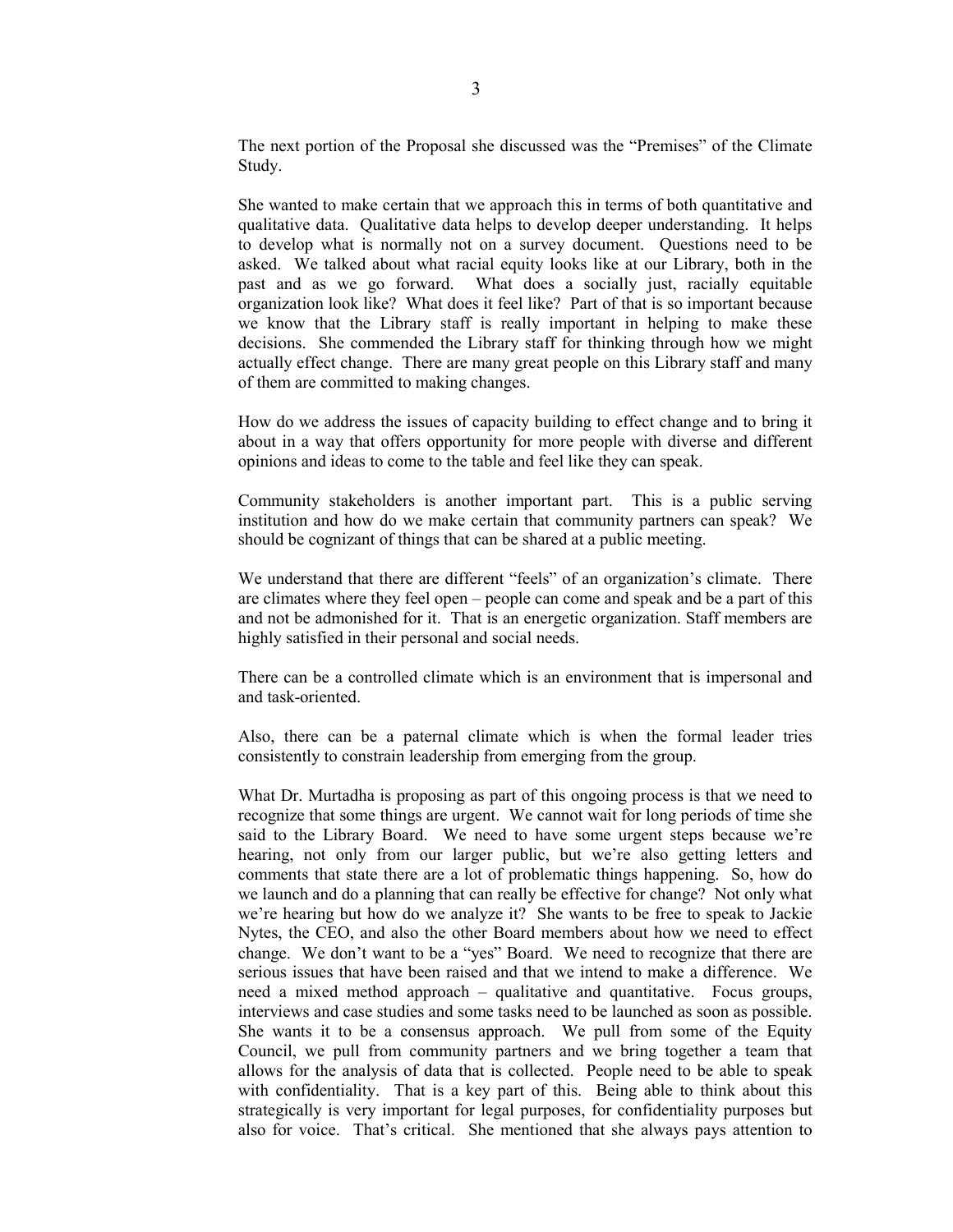intersectionality. Namely, she is a black person and she is also a woman and she also comes from a deaf community. That intersectionality is very important so there is not just one voice coming from each person. We want to speak to diversity. Consider how staff who are black, or other minorities, are positioned to white staff in terms of promotion and opportunities for salary. How do we make sure there is equity in terms of these things? We need to say there are things that need to be addressed right away. We need to decide who can speak and who is silenced. Whose knowledge is privileged and whose knowledge is not seen as privileged. We need to review how administration is working with all staff to challenge stereotypes, prejudice, privilege and generate climate solutions.

She asked for everyone to think about case study approaches. Each library branch in our system is different. A branch that is located in Martindale-Brightwood does not have the same issues and concerns as a branch that's being built near Fort Ben. Each one is different. How do we develop case studies around each site taking into account the complexity of each one? That takes some time. We also need to work on the interviews, focus groups, the qualitative data – these things are all a part of it. We will continuously analyze with the groups and individuals selected. She feels there is a need for a discussion on this and she is encouraging us to have the courageous conversation and to speak in a way that says we want to honor this work. She doesn't want to call this process a journey. We've been on journeys long enough. She wants this to be a turning point that really does say that equity and racial equity and there is work that must be done and it has to be done now and long term.

Mr. Biederman commented on Dr. Murtadha's Proposal. There was a note that talked about quantitative instruments that had been requested by other states and national library organizations. Do we have any of those? Was it the intent that some of those would serve as information we would look at in this endeavor or are we going to be developing our own?

Dr. Murtadha replied that with regard to quantitative instruments, usually there are those that are reliable and valid. Often there are ones specified for a set number of individuals, so that you can have a limited number of variables. In so doing, we will probably have to use some of those. We need to determine if we wish to use those instruments in the Indianapolis context. That's going to be very important. Some of this information is coming in now.

Ms. Tribble asked about the timeline since there has been talk about some immediate action being needed. July has been mentioned as a start date.

Dr. Murtadha responded that it is a timeline that does not stop. This is an ongoing process. She anticipates starting in mid-July with planning, timelining and meeting with the team. She confirmed that this is not going to be a survey. It will be an ongoing process. Because of the ever-changing demographics, we need to be constantly doing this serious work.

Ms. Tribble wondered about the action steps that will come out of what we find. We need to give people some sense of when there will be relief as a result of some action that's going to be based on the data. She likes the idea of a continuous improvement process. It's not like a balance sheet or an income statement but where we do we start seeing relief. She keeps hearing from people that are in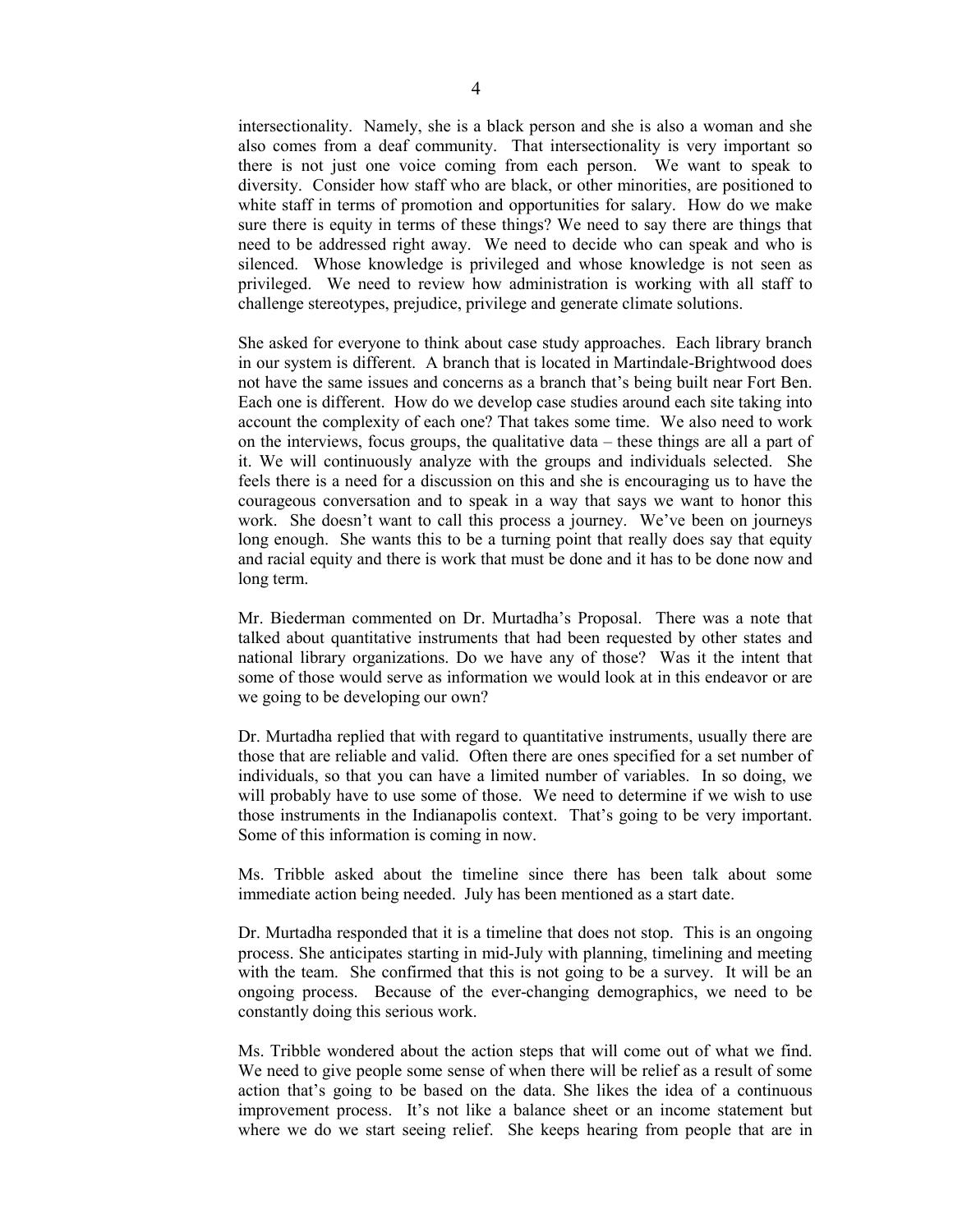distress. How do we identify for them how that will occur?

Dr. Murtadha noted that people begin to feel relief when their voices are heard. Some of the messages she has gotten state that they have not been heard. When some one is listening to my voice and saying, "Okay, this is what you're saying." Then we turn around and we're saying to the Board this is what we've got already. What are we going to do different? That comes back to the Board, the CEO and we have to take action steps. We have to decide to influence change. That change has to happen in response to the data. Another part to it is now that we have heard it, what are we going to do about it? That's a decision making process that not only are we responsible for but our managers within the Library are responsible for. Action steps are critical.

Mr. Bigsbee inquired how we get immediate relief as it pertains to getting a questionnaire out to staff so we have a starting point? His concern is how would the focus groups, each staff member, or patron be involved in the case study? His belief is that if we start internally and focus on some of those issues, it would have a broader context later when we address things down the road. How can we get maximum participation and have people wanting to participate in the study?

Dr. Murtadha commented that is exactly what we need to do. We can do this with the focus groups but also with interviews. We plan to do this right away. She will plan to share the instruments and the questions to be used with the appropriate individuals. People of color need to be confident that they can speak.

Ms. Payne shared that there might be an issue with the lack of a trust for people to even feel free and confident to speak. Right now, there is no trust level so how do we create the trust level?

Dr. Murtadha confirmed that this is very important. What's so important about trust is that it can easily be broken and can't be repaired quickly. We will have trusted leaders from our community and other organizations participate.

Mr. Bigsbee suggested that we have an external source gather the information so people have that outlet and then it comes back to the Board and then we can decide had to tailor the focus groups, the case studies and the responses we receive from the staff. He stated that he has had conversations with staff and some are afraid to say something. This could be a building block to move forward with everything else. So, staff can see that the Board did not have any influence over this; it was sent out by a third party.

Dr. Murtadha confirmed that she sees this as a part of the process. She advised that she feels that there are individuals who have worked hard within the Library and some of them should be paid attention to in terms of helping to think through this entire process. External folks – absolutely. External sources – absolutely. But when it comes to paying attention to both trust issues and individuals being influenced, she is finding that a lot of times that folks are influenced very quickly. It's important for someone on this Board to be closely involved in this work and so that's why she submitted her name. We need this Board to show leadership. We need it desperately. We need to say we want to effect change. We need to triangulate all the data and do it as a consensus model.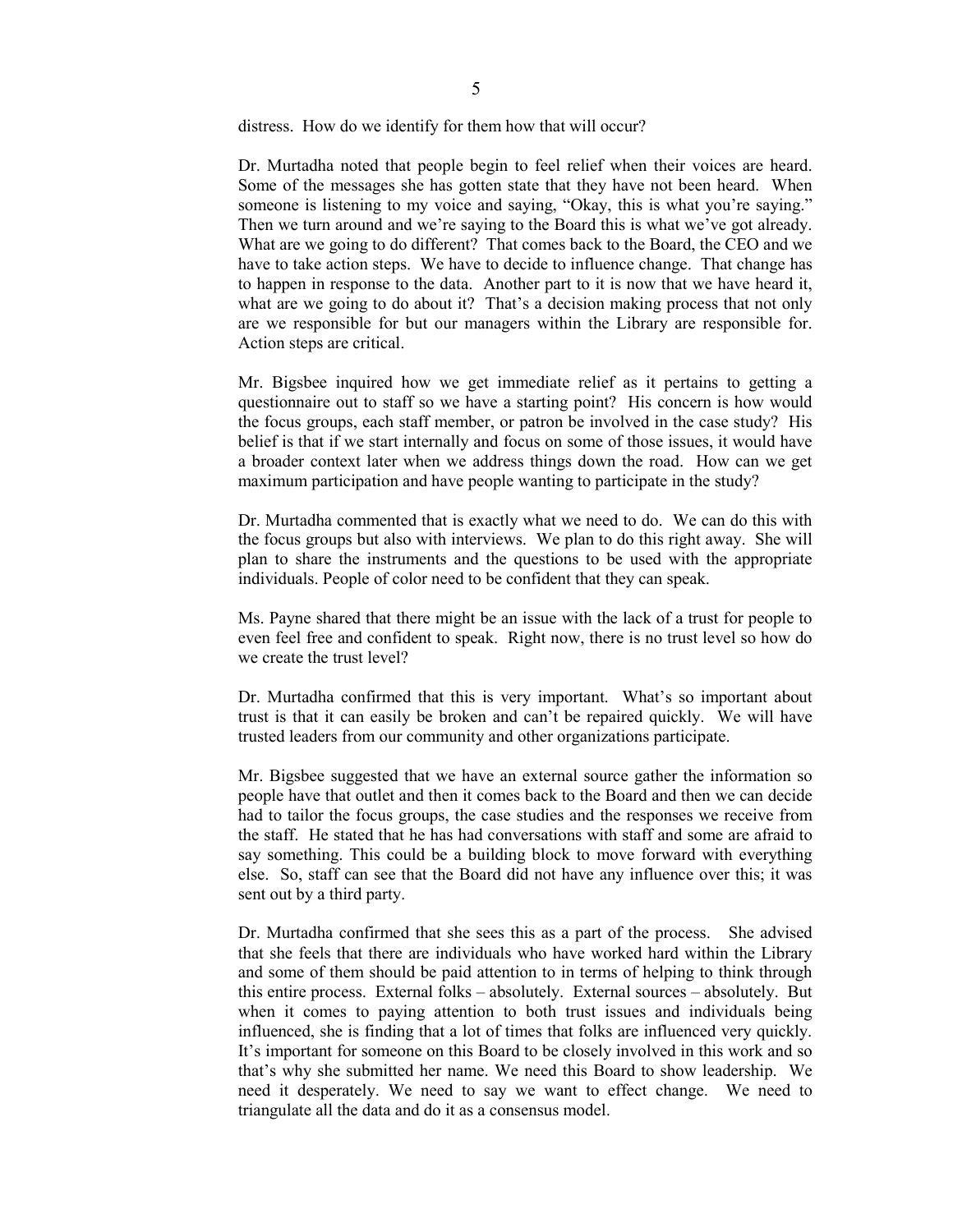Mr. Bigsbee, as Chair of the Diversity, Policy and Human Resources Committee, moved to approve, in principle, the Proposal presented at tonight's Meeting and move it to the full Board. The motion was seconded by Ms. Payne.

Dr. Murtadha announced that she was willing to work with a small group and come o the Diversity, Policy and Human Resources Committee and do this at no cost for the first phase of this process. She is willing to do it because she feels that this public institution should move forward with the first phase of the project, which begins in mid-July. There is urgency and she doesn't want this first phase to drag out.

Mr. Biederman expressed his concern about the confidentiality aspect of things. Dr. Murtadha will have two roles, she will see a lot of the data on an individual level and she is a Board member. He doesn't know at what point some of the receipt of that information would become a public record in her capacity as a Board member and in her capacity of having a confidentiality agreement in place for the work though IUPUI. That's something he wanted to flag early on in this process because the last thing we want is to create this excellent mechanism but then people don't feel comfortable coming forward because they're afraid that everything will become a public record.

Dr. Murtadha replied that is one of the things she mentioned right from the beginning that confidentiality will be very important. Discussion will be had with legal counsel and everyone will know that the data will be confidential. There is also a transparency issue. It's very important to recognize that no one wants any further delusion that we're not doing the kind things can make a difference. That will be an important part. We need integrity and transparency. She recognizes conflict of commitment and conflict of interest. Personnel at IUPUI are always required to sign both types of statements.

Ms. Nytes thanked Dr. Murtadha for providing this larger picture for us and she pledged all the Library's resources to help make it successful. She also mentioned that she has spoken to several individuals in the community and is happy to share those thoughts with the Committee at the appropriate time.

After an inquiry from Ms. Tribble, Dr. Murtadha confirmed that the first leg of the work is the planning and the timeline and bringing together the stakeholders.

After full discussion and careful consideration, the motion to send the Proposal to the full Board was approved on the following roll call vote:

| Mr. Biederman $-$ Aye | $Ms. \text{Payne} - Aye$ |
|-----------------------|--------------------------|
| Mr. Bigsbee $-$ Aye   | Judge Salinas $-$ Aye    |
| $Dr.$ Murtadha $-Aye$ | $Ms.$ Tribble $-$ Aye    |